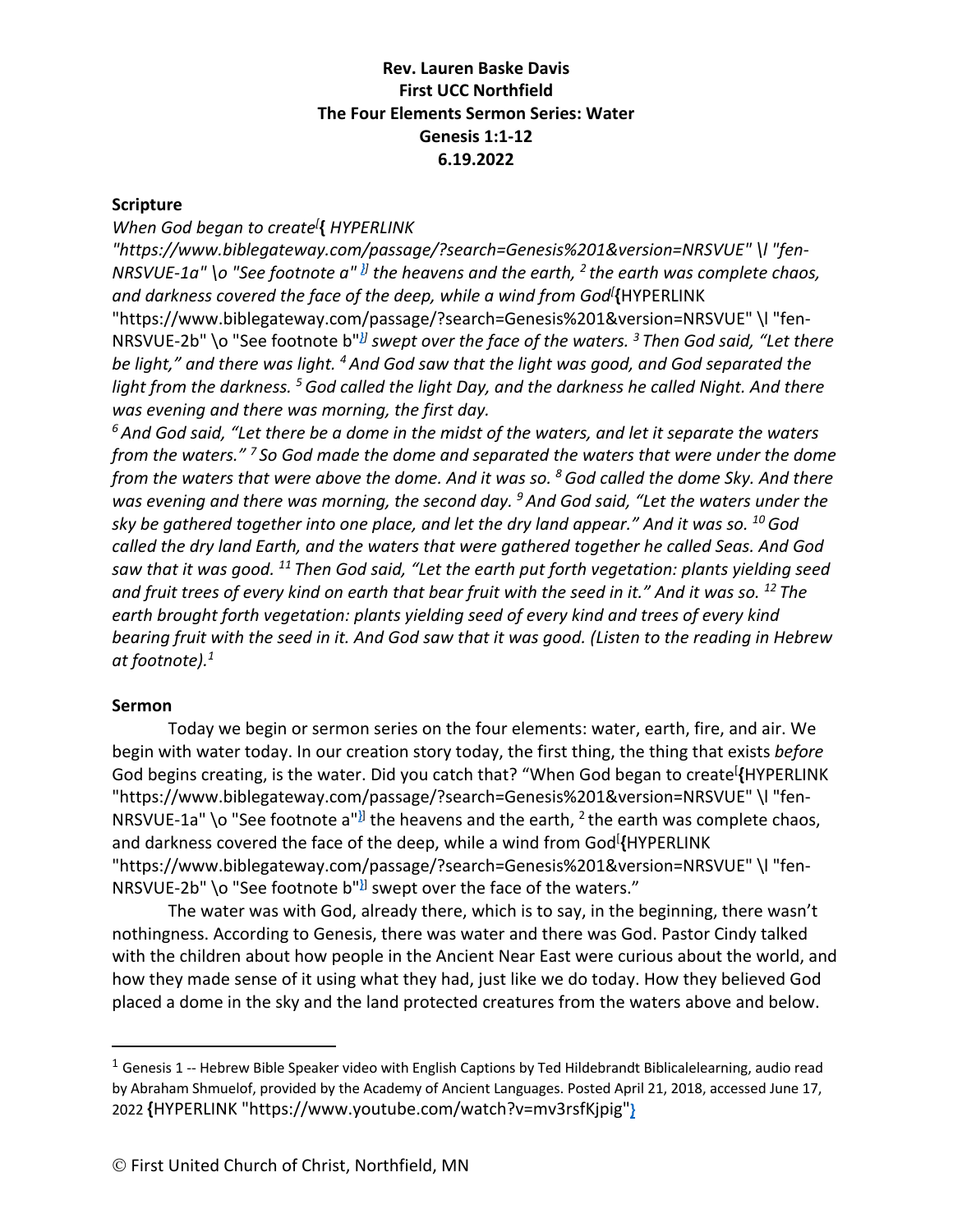But before God began to create, there was water. The waters of the deep were already present without God speaking them into existence. Everything else was God's creation, but the waters, they were with God before light and dark, creatures, people, earth or sky.

And before we talk more about this creation story, let's talk for a moment about water. Barbara Brown Taylor riffs on water in one of her sermons. "Scientifically speaking" she says, "71 percent of the earth's surface is covered in water. The leaves from a single acre of trees can send 8,000 gallons of water into the air every day, and if you don't believe me, cut down that forest and then see what your basement looks like. 1/10<sup>th</sup> of the water circulating through the earth's atmosphere at any given time is zipped inside the bodies of living things. Both animal and vegetable. The average human body contains 5.5 gallons of water our blood is 83 percent water, every beat of our hearts depends on the chemicals in water…and none of this water is new. It was delivered over 4 billion years ago from deep space. The amount we have here has been here forever. When you drink a glass of water you are holding history. Your water has been around. Cycling around and thru this planet delivering life and death and storm and shower, trout fishing stream and flooding river to you the same way it has delivered those things to all of creation before you. Your life still comes to you straight from the deep." Remember that. Hold those notions about water with you."2

Now let's talk stories of creation for a moment. They vary of course from culture to culture, depending on what was going on in each time and place in which they were written. An Aborigine creation story tells of a Father of Spirits and a Mother Sun who gave birth to the morning star and the moon. In Mayan culture, the maker and the feathered spirit created the world with their thoughts, and then made a person out of corn. There is a Polynesian creation story that tells of the world emerging from a shell. In our very own Bible, there are different versions of creation. Genesis chapter 1 opens with the deep, and God hovering over the face of the waters. Then in chapter 2 there's a different creation story that was added later. The Gospel of John in our own newer testament tells it differently as well: "In the beginning, was the Word, and the Word was with God and the Word was God" (NRSV).

Again, Barbara Brown Taylor notes that in Genesis, "before there is light, speech, flesh, it begins with water. In the beginning was the water," she says, "primordial, unbounded, fathomless, so capable of producing life that later when God decided to stock the seas, God let the waters do the work: 'let the waters bring forth swarms of living creatures.' In this way, water became God's partner in creation as it still is" when you consider it's life giving and sustaining properties for nearly all life on earth.

We read god created the land and the waters. Two distinct things. But as much as we like to do that in life, God isn't so binary. Consider places that are not quite land and not quite water…" As one theologian wrote, it wasn't just binaries of male and female, light and dark, it was those things and so much more: "God also said 'Let the waters under the sky be gathered

<sup>2</sup> Barbara Brown Taylor Talk at Chatauqua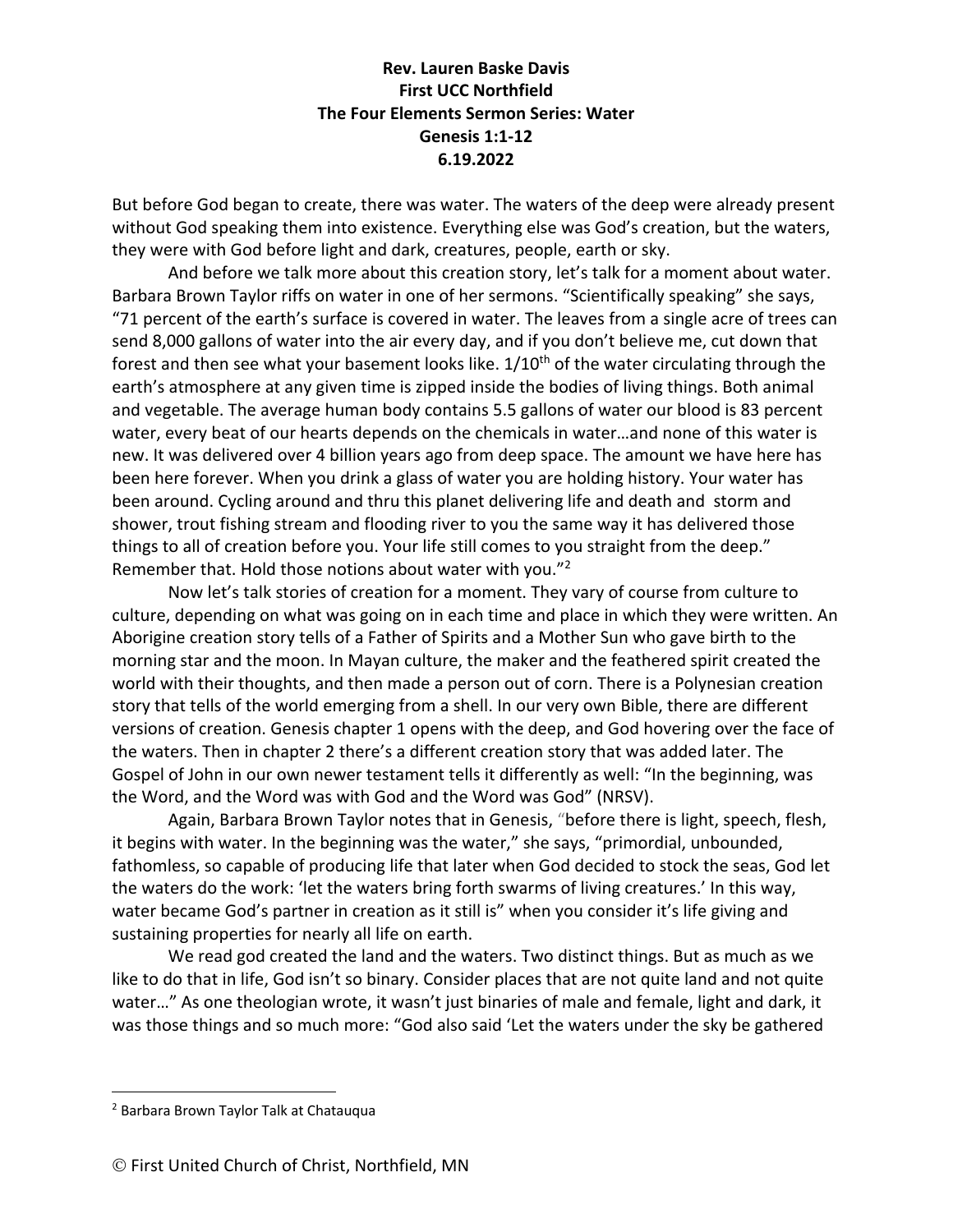together into one place, and let the dry land appear. That isn't the full story. Consider marshes, swamps, bogs, and fens."<sup>3</sup> God's creativity in the beginning is profound.

Going back to all of those are different from God and the waters, in the beginning, creating. The question then isn't, "which story is true?" The question is, "What meaning is it trying to convey?" Or "how is it true?"

When Genesis was written roughly 2,600 years ago, was written as an alternative to the main, widely accepted creation story of the day, the Mesopotamian or Babylonian creation story called the *Enuma Elish*. The *Enuma Elish* was written more than 3,000 years ago. By the time Genesis came about, the *Enuma Elish* had been around for 600 years and was, according to some, the unquestioned dominant theology of the day. It was the creation story. Here's a quick summary.

There are variations to it, but here's how it goes: Two gods, Apsu and Tiamat, had children. The children were so noisy that the parent gods couldn't sleep, so they decided to kill their children. The children found out about the plot, so they killed their father, Apsu, and his corpse became the earth. The children then talk to another god, Marduk who will help the children kill their mother Tiamat, but only if he gets to be the ultimate leader, and have all of the power. Marduk kills Tiamat, and her corpse becomes the cosmos. Marduk then kills Tiamat's war general and out of his blood, human beings are created to be slaves to the gods. Marduk is worshipped.<sup>4</sup>

I am no expert on ancient Mesopotamia or Babylonians, and I have no interest in pitting two ancient cultures that I know little about against one another, nor "othering" the Babylonians for the sake of making a point. but for more than 600 years, the *Enuma Elish* was the dominant creation story. Might is considered right and people respected the gods out of fear of violence, or retribution. Humanity is a side note, created out of violent death to serve the gods. Plants and other animals aren't mentioned.

So in the year 586-7 BC(E), when it is said that the Babylonian army overtook the ancient Israelites and exiled them, the Israelites lost everything. They lost their city, their homes and land, their livelihoods, their hope, their sense of pride, their dreams. The temple had been destroyed so they lost a huge part of their faith. They became slaves. They'd lost their voice, and perhaps also any desire to sing. In that time and place, for the Israelites, everything they had was gone. What did the exiled Israelites, who had nothing, long for? What would they be thirsting for? What would be water to their dry spirits?

*This* is when the Genesis creation story comes in. This is where the water is there and God begins to create. Imagine being in exile—where you are told you are no better than the dirt on the ground—that you are something to be walked upon. And then imagine hearing a new story in whispers in the evenings before sleep. "In the beginning when God began to

<sup>3</sup> Michaela Nicole @michaelaatencio in a viral tweet, 5:21 6/1/21 on Twitter, **{**HYPERLINK "https://twitter.com/michaelaatencio"**}**

<sup>4</sup> All information on *Enuma Elish* from a "Manna and Mercy" Retreat with Rev. Alan Storey at St. John's ELCA, 2017.